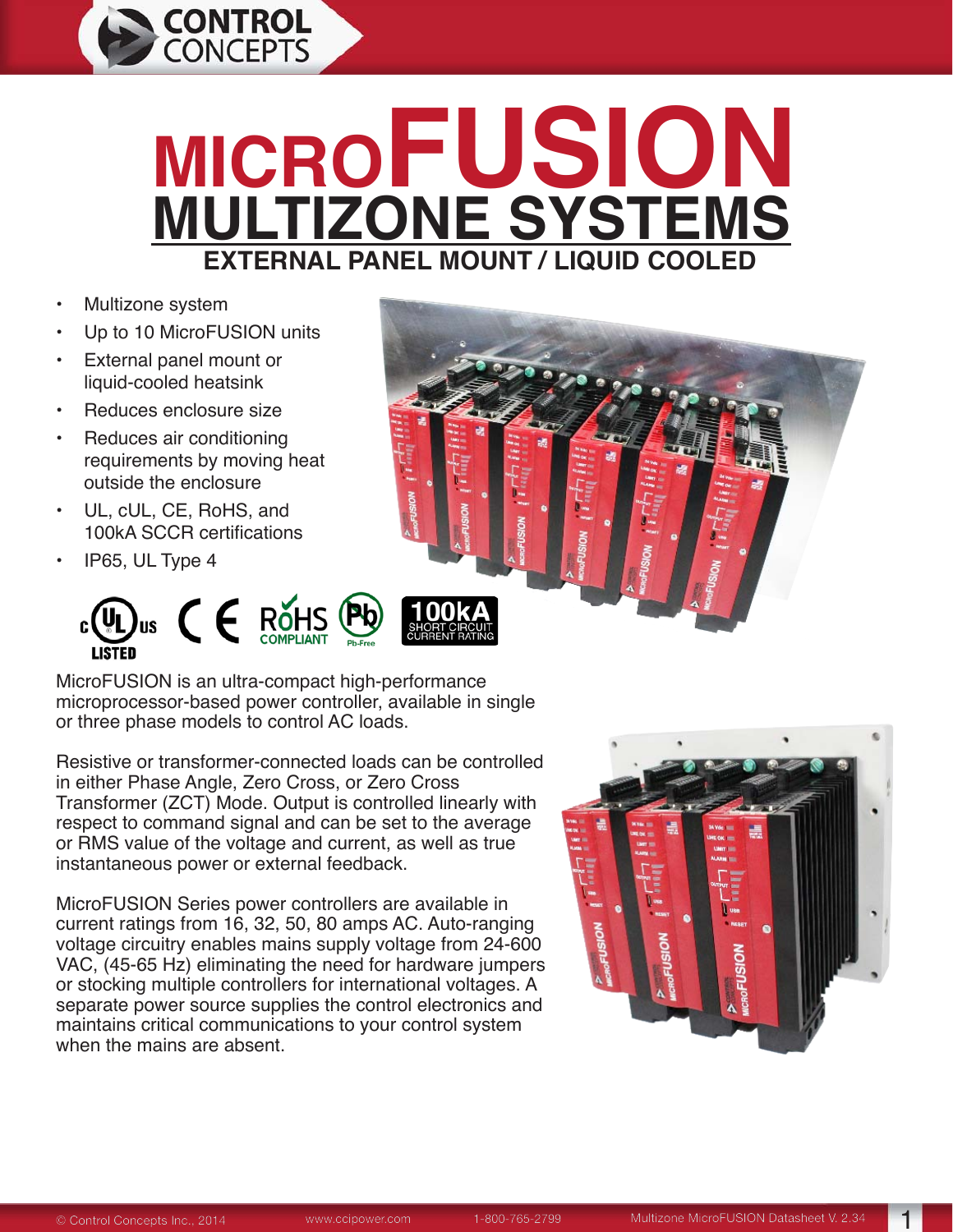# **SPECIFICATIONS**

| <b>PERFORMANCE</b>               |                                                                                                                                   |                                                                                                                                   |
|----------------------------------|-----------------------------------------------------------------------------------------------------------------------------------|-----------------------------------------------------------------------------------------------------------------------------------|
|                                  | <b>Standard</b>                                                                                                                   | <b>High Performance Option</b>                                                                                                    |
| <b>Setpoint Resolution</b>       | 10,000 counts                                                                                                                     | Selectable 10,000 or 64,000 counts                                                                                                |
| Internal Control Loop Resolution | 16,000 counts                                                                                                                     | 64,000 counts                                                                                                                     |
| <b>Output Resolution</b>         | 12,000 counts @ 50Hz, 10,000 counts @ 60Hz                                                                                        | 50,000 counts @ 50Hz, 42,000 counts @ 60Hz                                                                                        |
| Accuracy (Full Conduction)       |                                                                                                                                   |                                                                                                                                   |
| Voltage                          | 3% of span                                                                                                                        | 0.5% of span                                                                                                                      |
| Current                          | 3% of span                                                                                                                        | $0.5\%$ of span                                                                                                                   |
| Power                            | 3% of span                                                                                                                        | 1% of span                                                                                                                        |
| <b>Output Linearity</b>          | 4% from 5 to 100% output range                                                                                                    | 1% from 5 to 100% output range                                                                                                    |
| Accuracy                         | A +10% to -15% line voltage change will result<br>in a max output change of 0.5% from 5 to<br>100% output range                   | A +10% to -15% line voltage change will result<br>in a max output change of 0.05% from 5 to<br>100% output range                  |
| Temperature Drift                | Output shall not change greater than 0.5% per<br>degree C max over the operating temperature<br>range from 5 to 100% output range | Output shall not change greater than 0.2% per<br>degree C max over the operating temperature<br>range from 5 to 100% output range |

| <b>POWER</b>                                          |                                                                        |
|-------------------------------------------------------|------------------------------------------------------------------------|
| Line Voltage (Auto Ranging)                           | 24 - 600 Vac (Nominal) +10% / -15% (Contact factory for other options) |
| Line Frequency (Auto Ranging)                         | 45 - 65 Hz                                                             |
| <b>Current Rating- Peak Surge</b>                     | 20X frame rating                                                       |
| Minimum Hold/Latch Current                            | 500 mA                                                                 |
| SCR Rating (PIV)                                      | 1600 V peak forward & reverse                                          |
| Fusing                                                | Optional external Class T, branch-rated, touch-safe fusing             |
| Thermal                                               | Integrated heat sink thermal sensor                                    |
| <b>Current Limit</b>                                  | 20% - 105% of continuous rating of Frame Amp Rating                    |
| <b>Current Trip</b>                                   | 50% - 450% of continuous rating                                        |
| <b>Power Dissipation</b>                              | 1.3 Watt per amp of load current per phase                             |
| Control Power / Operates Internal Control Electronics | 24 Vdc +10 / -15%                                                      |

| <b>ENVIRONMENTAL</b>                                         |                                             |
|--------------------------------------------------------------|---------------------------------------------|
| Surrounding Air Operating Temperature - External Panel Mount | 32°F [0°C] - 122°F [50°C] with no derating  |
| Surrounding Air Operating Temperature - Liquid Cooled        | 32°F [0°C] - 140°F [60°C] with no derating  |
| Humidity                                                     | 20% to 90% RH Non-Condensing                |
| <b>Rated Operating Altitude</b>                              | Up to 6000 ft [1750m] at full rated current |
| Contaminates                                                 | ROHS Compliant, CE Pollution Degree 2       |
| Storage Temperature                                          | - 4 to 176°F [- 20 to 80°C]                 |

| <b>DC POWER CONSUMPTION</b>                                     |  | <b>SCCR</b> |                            |                    |  |  |  |
|-----------------------------------------------------------------|--|-------------|----------------------------|--------------------|--|--|--|
| 16 - 80 Amp Single Phase<br>9 Watts per controller              |  | Frame 10    | <b>Recommended Fusing</b>  | <b>SCCR Rating</b> |  |  |  |
|                                                                 |  | 16 Amp      | 100 kA                     |                    |  |  |  |
| <b>RELIABILITY</b>                                              |  | 32 Amp      | 40 Amp Fast Acting J or T  | 100 kA             |  |  |  |
| Mean Time Between Failure   Designed for 50,000 Hours<br>(MTBF) |  | 50 Amp      | 60 Amp Fast Acting J or T  | 100 kA             |  |  |  |
|                                                                 |  | 80 Amp      | 100 Amp Fast Acting J or T | 100 kA             |  |  |  |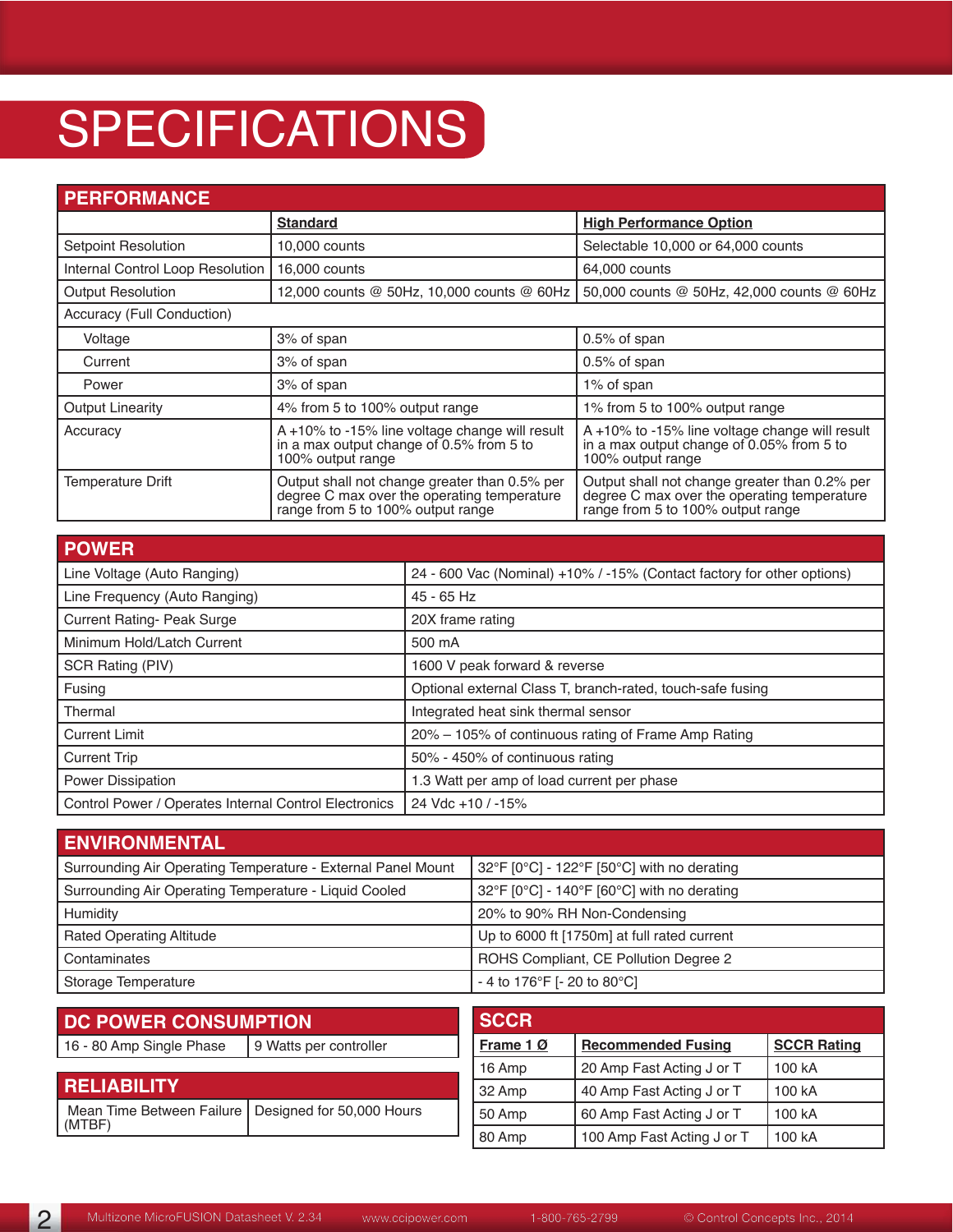

| <b>COOLING</b>              |                                                                                                                                                                              |                                                  |  |  |  |  |  |
|-----------------------------|------------------------------------------------------------------------------------------------------------------------------------------------------------------------------|--------------------------------------------------|--|--|--|--|--|
| <b>External Panel Mount</b> | <b>Natural Convection</b>                                                                                                                                                    |                                                  |  |  |  |  |  |
| Liquid Cooled               | Flow rate: 1 GPM [3.79 LPM] minimum<br>Maximum inlet temperature: 122° F [50° C]<br>Maximum pressure: 60 PSI [4.137 Bar]<br>Up to 50% glycol water solution<br>Pressure Drop |                                                  |  |  |  |  |  |
|                             | 3 Zone<br>2.64 PSI at 1 GPM                                                                                                                                                  |                                                  |  |  |  |  |  |
|                             | 2.9 PSI at 1 GPM<br>6 zone                                                                                                                                                   |                                                  |  |  |  |  |  |
|                             | 3.35 PSI at 1 GPM<br>10 zone                                                                                                                                                 |                                                  |  |  |  |  |  |
|                             |                                                                                                                                                                              | Particulate filtered water containing less than: |  |  |  |  |  |
|                             | <b>Mineral</b>                                                                                                                                                               | <b>Recommended Limit</b>                         |  |  |  |  |  |
|                             | Calcium                                                                                                                                                                      | $< 50$ PPM                                       |  |  |  |  |  |
|                             | Magnesium                                                                                                                                                                    | $< 50$ PPM                                       |  |  |  |  |  |
|                             | <b>Total Hardness</b>                                                                                                                                                        | $<$ 100 PPM (5 Grains)                           |  |  |  |  |  |
|                             | Chloride<br>$<$ 25 PPM                                                                                                                                                       |                                                  |  |  |  |  |  |
|                             | $<$ 25 PPM<br>Sulfate                                                                                                                                                        |                                                  |  |  |  |  |  |
|                             | A corrosive inhibitor must be used for<br>deionized or demineralized water                                                                                                   |                                                  |  |  |  |  |  |

### **ENCLOSURE PROTECTIVE RATING**

| International        | l IP 20                  |
|----------------------|--------------------------|
| Remote Display       | IP 65, UL Type 1 & 12    |
| External Panel Mount | $\vert$ IP 65, UL Type 4 |
| Liquid Cooled        | IP 65, UL Type 4         |

| <b>ISOLATION</b>      |                  |
|-----------------------|------------------|
| Signal to Line/Load   | 3750 Vac minimum |
| Line/Load to Ground   | 2500 Vac minimum |
| Signal to Ground      | 1500 Vac minimum |
| Line to Load          | 1400 Vac minimum |
| <b>Network</b>        | 1500 Vac minimum |
| <b>USB</b>            | 2500 Vac minimum |
| Signal to Processor   | 1500 Vac minimum |
| <b>Remote Display</b> | 2500 Vac minimum |

All controllers have 100kA when using less than or equal to 100 Amp class J or T. Installed in enclosure with two latches, 150% of controller size.

Control Concepts recommends sizing fuses approximately 125% frame rating.

# DIMENSIONS NET ANNO 1999 EN ANN ANN ANN AN DIMENSIONS:

#### EXTERNAL PANEL MOUNT **Single Phase - 6 Zone**





NOTE: controllers are pictured with an optional connect fieldbus interface.

Inches [mm]

#### **Single Phase - 10 Zone**

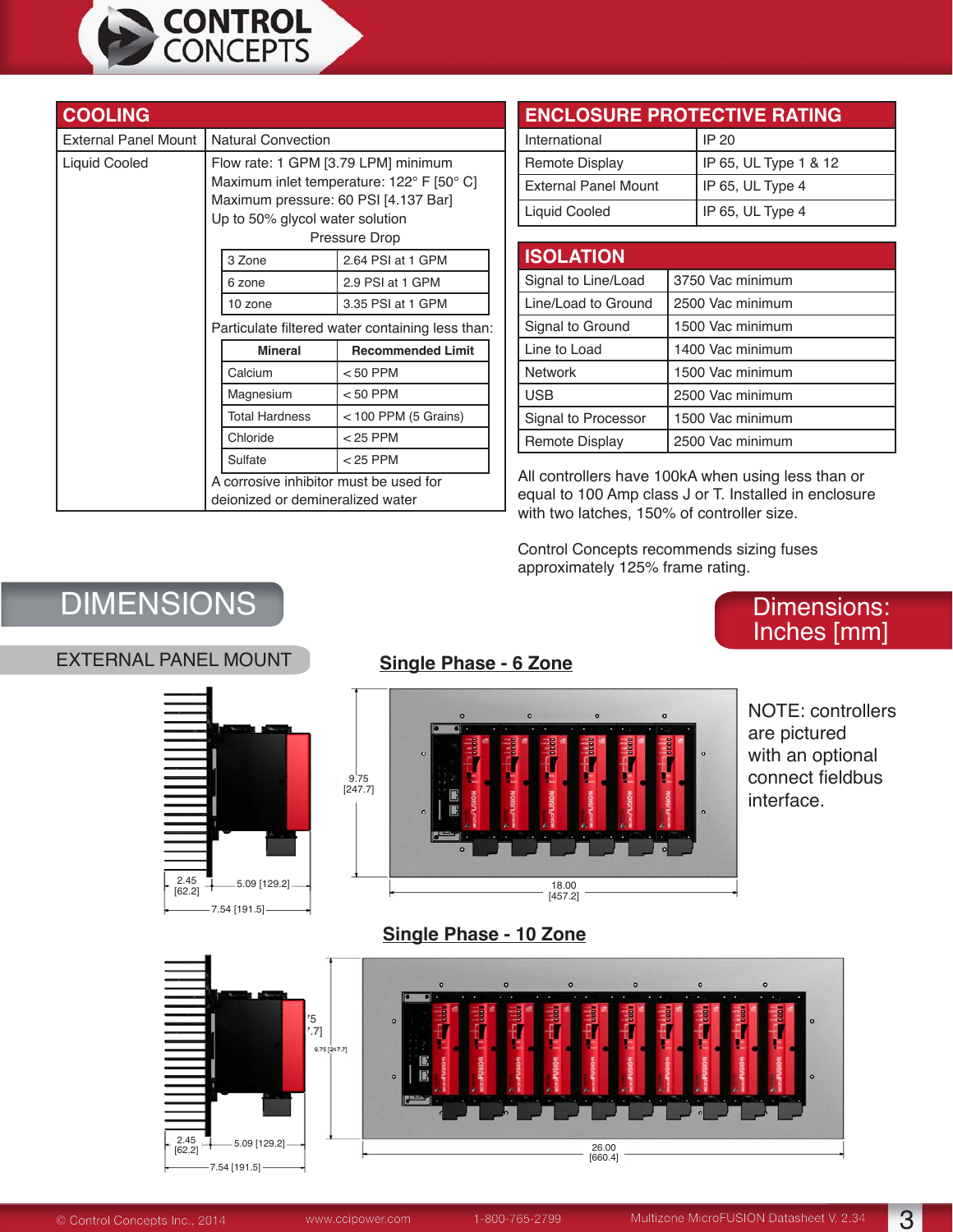# DIMENSIONS

### Dimensions: Inches [mm]









**Single Phase - 6 Zone**

NOTE: controllers are pictured with an optional connect fieldbus interface.





**Single Phase - 10 Zone**



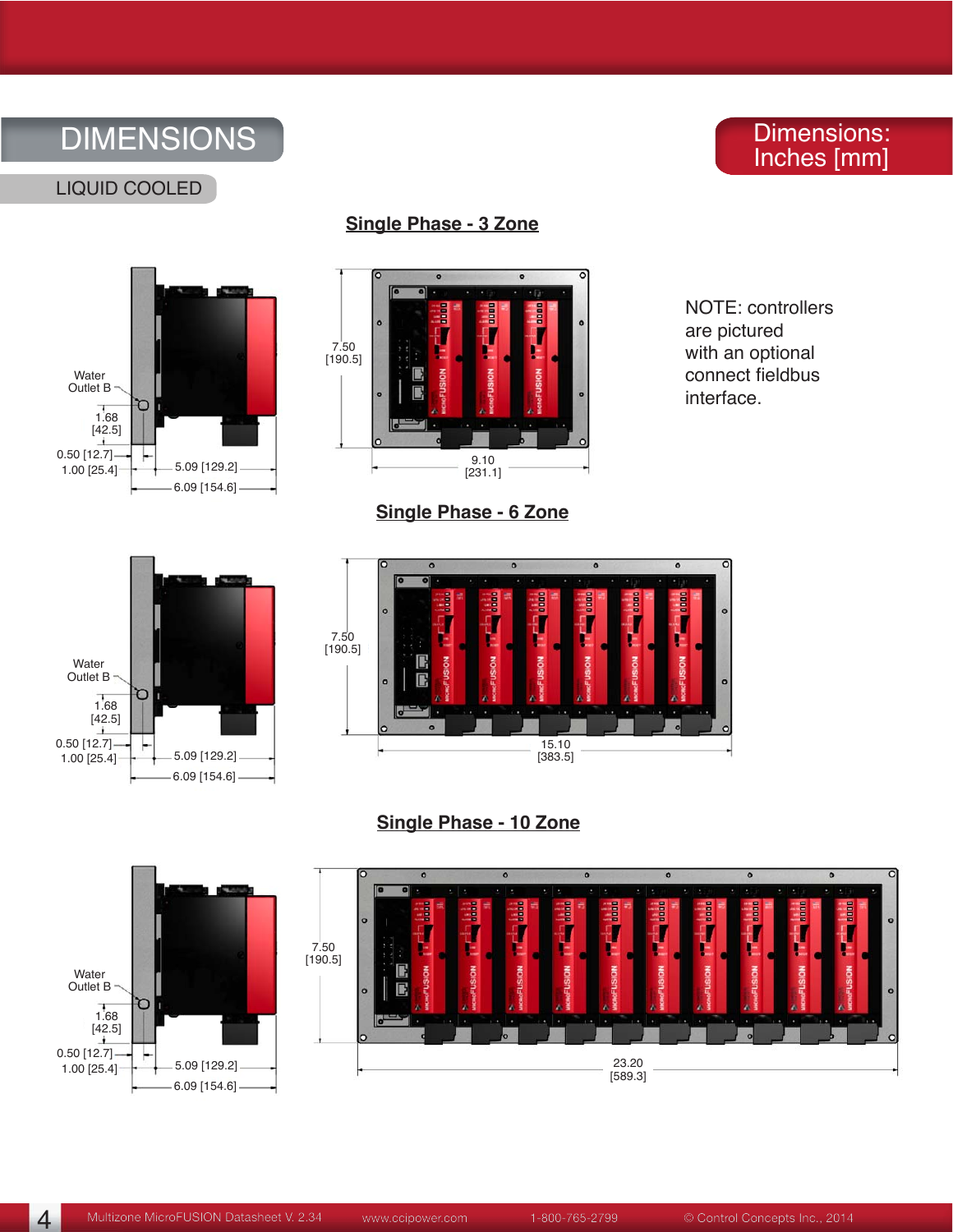

# MODEL NUMBERS

Select heatsink type and number of zones to create a system model number, then create model numbers for each individual unit.

| <b>SYSTEM MODEL NUMBER</b>                                                                                                                                                                                                                                                                |                                                                                                                                                                                     | uF I         |                                                      |
|-------------------------------------------------------------------------------------------------------------------------------------------------------------------------------------------------------------------------------------------------------------------------------------------|-------------------------------------------------------------------------------------------------------------------------------------------------------------------------------------|--------------|------------------------------------------------------|
|                                                                                                                                                                                                                                                                                           |                                                                                                                                                                                     |              |                                                      |
| Heatsink — <u>— — — — — — — — — — —</u><br>EM = External Panel Mount<br>Configuration — <u>Configuration</u>                                                                                                                                                                              | $LC =$ Liquid-Cooled                                                                                                                                                                |              | <b>Control Concepts will</b><br>assign unit a unique |
| See Pages 6-7 to determine the configuration letter.<br>Water Inlet Position (Fieldbus Mounts Opposite Side) - The Mater Inlet Position (Fieldbus Mounts Opposite Side)                                                                                                                   | $L = \text{Left Side}$ R = Right Side $\theta =$ External Mount                                                                                                                     |              | 6-digit number                                       |
| Unique Identifier <b>Constitution of the Constitution</b> of the Constitution of the Constitution of the Constitution                                                                                                                                                                     |                                                                                                                                                                                     |              |                                                      |
|                                                                                                                                                                                                                                                                                           |                                                                                                                                                                                     |              |                                                      |
| <b>CONTROLLER MODEL NUMBER</b>                                                                                                                                                                                                                                                            |                                                                                                                                                                                     | uF1 UUUUU-UU |                                                      |
| Board Type - Manual Communication of the Second Communication of the Second Communication of the Second Communication of the Second Communication of the Second Communication of the Second Communication of the Second Commun<br>SX = Standard. See feature comparison on previous page. | HX = High performance. See feature comparison on previous page.                                                                                                                     |              |                                                      |
| Terminal - Terminal - Terminal - Terminal - Terminal - Terminal - Terminal and Terminal and Terminal and Terminal and Terminal and Terminal and Terminal and Terminal and Terminal and Terminal and Terminal and Terminal and<br>$T =$ Pluggable terminal block<br>$R =$ Ring terminal 1  |                                                                                                                                                                                     |              |                                                      |
| Frame Style —————                                                                                                                                                                                                                                                                         |                                                                                                                                                                                     |              |                                                      |
| C = 16 - 32A - (External panel mount / Liquid-cooled)<br>$D = 50 - 80A -$ (External panel mount / Liquid-cooled)                                                                                                                                                                          |                                                                                                                                                                                     |              |                                                      |
| Option Board ——————<br>$0 = \text{None}$                                                                                                                                                                                                                                                  | $E =$ Modbus TCP                                                                                                                                                                    |              |                                                      |
|                                                                                                                                                                                                                                                                                           | $N = PROFINET$                                                                                                                                                                      |              |                                                      |
|                                                                                                                                                                                                                                                                                           |                                                                                                                                                                                     |              |                                                      |
| $16 = 16$ Amps<br>$50 = 50$ Amps                                                                                                                                                                                                                                                          | $32 = 32$ Amps<br>80 = 80 Amps (Only available with liquid-cooled heatsink)                                                                                                         |              |                                                      |
| Performance - The Contract of Terms and Terms and Terms and Terms and Terms and Terms and Terms and Terms and                                                                                                                                                                             |                                                                                                                                                                                     |              |                                                      |
| Available with SX:                                                                                                                                                                                                                                                                        |                                                                                                                                                                                     |              |                                                      |
| $S = Standard$<br>$L =$ Adjustable Current Limit                                                                                                                                                                                                                                          |                                                                                                                                                                                     |              |                                                      |
| Available with HX:                                                                                                                                                                                                                                                                        |                                                                                                                                                                                     |              |                                                      |
| Power Limit, High Resolution Control Loop)                                                                                                                                                                                                                                                | L = Adjustable Current Limit, current feedback, load voltage feedback, and voltage limit<br>P = High Performace (Includes Load Voltage Feedback, True Power Control, Current Limit, |              |                                                      |
| VO -                                                                                                                                                                                                                                                                                      |                                                                                                                                                                                     |              |                                                      |
| $1 =$ Alarm Relay (1x Form C)<br>$3 = Both$                                                                                                                                                                                                                                               | $\theta$ = None (Only applicable for SX; HX board is equipped with an alarm relay by default)<br>2 = General Purpose Input / Analog Input Channel 2 / Pulse Width Modulation Input  |              |                                                      |
| <b>Retransmits -</b><br>$0 = \text{None}$                                                                                                                                                                                                                                                 |                                                                                                                                                                                     |              |                                                      |
| <b>Sync</b>                                                                                                                                                                                                                                                                               | $R =$ Retransmits $2$ (Two 16-bit analog retransmits for voltage, current, or power)                                                                                                |              |                                                      |
| $0 = \text{None}$<br>S = Digital SYNC-GUARD™                                                                                                                                                                                                                                              |                                                                                                                                                                                     |              |                                                      |
| Zero Cross Transformer Mode                                                                                                                                                                                                                                                               |                                                                                                                                                                                     |              |                                                      |
| $0 = \text{None}$<br>$Z =$ Zero Cross Transformer Mode <sup>2</sup>                                                                                                                                                                                                                       |                                                                                                                                                                                     |              |                                                      |

<sup>1</sup> Contact factory for availability

<sup>2</sup> Only available with HX type board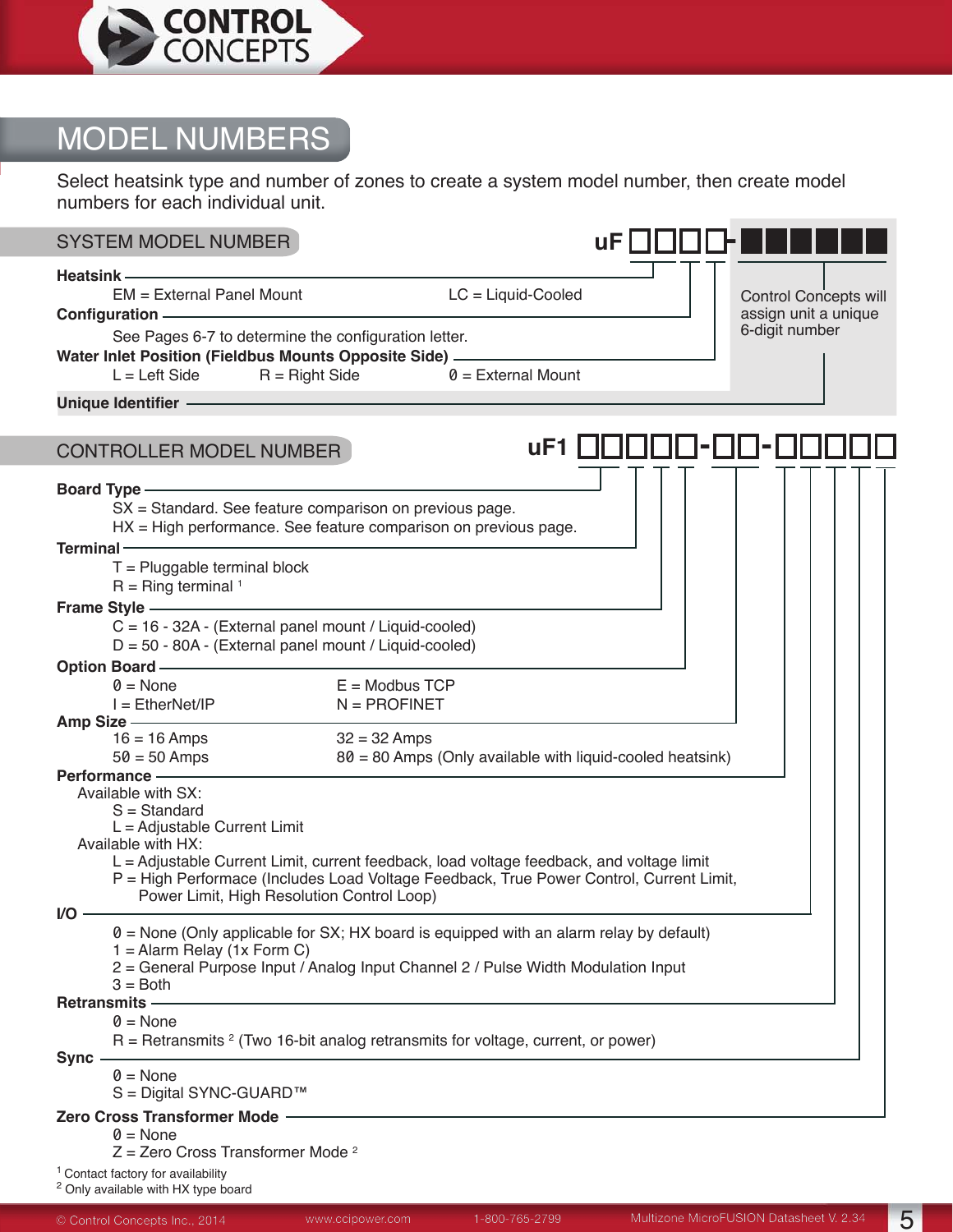# AMP CONFIGURATION

#### LIQUID-COOLED (LC)

|                      |                            |     | <b>Positions</b> |     |     |     |                |     |     |     |     |
|----------------------|----------------------------|-----|------------------|-----|-----|-----|----------------|-----|-----|-----|-----|
| Amp<br>Configuration | <b>Max</b><br><b>Zones</b> |     | $\overline{2}$   | 3   | 4   | 5   | $6\phantom{1}$ |     | 8   | 9   | 10  |
| A                    | 3                          | 80A | 80A              | 80A |     |     |                |     |     |     |     |
| B                    | 6                          | 80A | 80A              | 80A | 80A | 80A | 80A            |     |     |     |     |
| С                    | 10                         | 80A | 80A              | 80A | 80A | 80A | 80A            | 80A | 80A | 80A | 80A |

Liquid cooled heatsinks can have up to 80A in each position.

Maximum position and ratings listed. Configurations with fewer zones and/or lower current ratings available.

#### EXTERNAL PANEL MOUNT (EM)

|                          | <b>Positions</b> |     |     |     |     |     |  |  |  |
|--------------------------|------------------|-----|-----|-----|-----|-----|--|--|--|
| <b>Amp Configuration</b> |                  | 6   |     |     |     |     |  |  |  |
|                          | 16A              | 16A | 16A | 16A | 16A | 16A |  |  |  |
| в                        | 16A              | 16A | 16A |     | 32A |     |  |  |  |
| C                        | 32A              |     | 32A |     | 32A |     |  |  |  |
|                          | 16A              | 16A |     |     | 50A |     |  |  |  |
|                          |                  |     | 50A |     | 50A |     |  |  |  |

(Dash signifies empty position)

External panel mount heatsinks are limited to specific amp configurations.

Maximum position and ratings listed. Configurations with fewer zones and/or lower current ratings available.